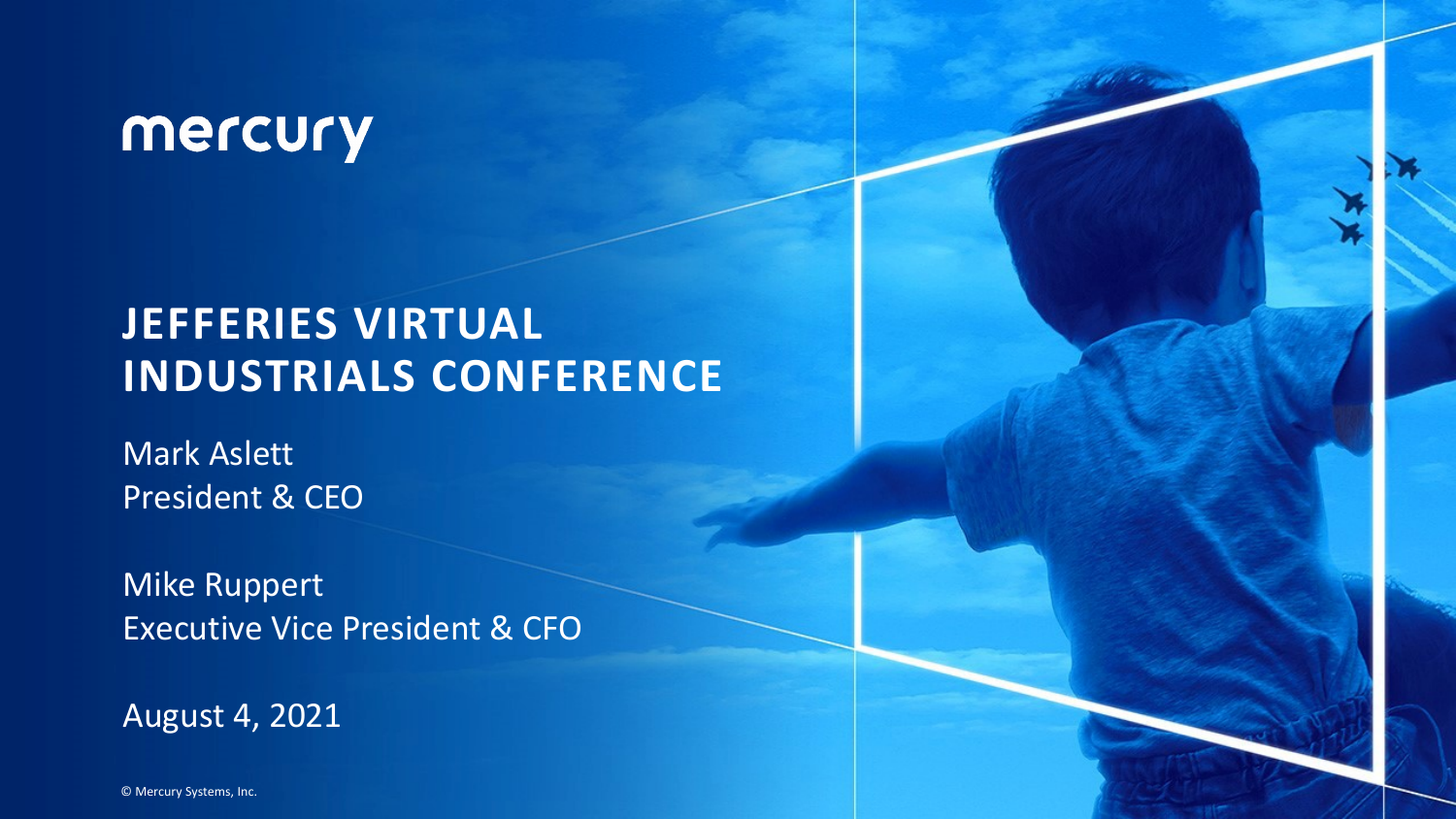#### **Forward-looking safe harbor statement**

This presentation contains certain forward-looking statements, as that term is defined in the Private Securities Litigation Reform Act of 1995, including those relating to the acquisitions described herein and to fiscal 2021 business performance and beyond and the Company's plans for growth and improvement in profitability and cash flow. You can identify these statements by the use of the words "may," "will," "could," "should," "would," "plans," "expects," "anticipates," "continue," "estimate," "project," "intend," "likely," "forecast," "probable," "potential," and similar expressions. These forward-looking statements involve risks and uncertainties that could cause actual results to differ materially from those projected or anticipated. Such risks and uncertainties include, but are not limited to, continued funding of defense programs, the timing and amounts of such funding, general economic and business conditions, including unforeseen weakness in the Company's markets, effects of epidemics and pandemics such as COVID, effects of any U.S. federal government shutdown or extended continuing resolution, effects of continued geopolitical unrest and regional conflicts, competition, changes in technology and methods of marketing, delays in completing engineering and manufacturing programs, changes in customer order patterns, changes in product mix, continued success in technological advances and delivering technological innovations, changes in, or in the U.S. Government's interpretation of, federal export control or procurement rules and regulations, changes in, or in the interpretation or enforcement of, environmental rules and regulations, market acceptance of the Company's products, shortages in components, production delays or unanticipated expenses due to performance quality issues with outsourced components, inability to fully realize the expected benefits from acquisitions, restructurings and value creation initiatives such as 1MPACT, or delays in realizing such benefits, challenges in integrating acquired businesses and achieving anticipated synergies, increases in interest rates, changes to industrial security and cyber-security regulations and requirements, changes in tax rates or tax regulations, changes to interest rate swaps or other cash flow hedging arrangements, changes to generally accepted accounting principles, difficulties in retaining key employees and customers, unanticipated costs under fixed-price service and system integration engagements, and various other factors beyond our control. These risks and uncertainties also include such additional risk factors as are discussed in the Company's filings with the U.S. Securities and Exchange Commission, including its Annual Report on Form 10-K for the fiscal year ended July 3, 2020. The Company cautions readers not to place undue reliance upon any such forwardlooking statements, which speak only as of the date made. The Company undertakes no obligation to update any forward-looking statement to reflect events or circumstances after the date on which such statement is made.

#### **Use of Non-GAAP (Generally Accepted Accounting Principles) Financial Measures**

In addition to reporting financial results in accordance with generally accepted accounting principles, or GAAP, the Company provides adjusted EBITDA, adjusted income, adjusted EPS, free cash flow, organic revenue and acquired revenue, which are non-GAAP financial measures. Adjusted EBITDA, adjusted income, and adjusted EPS exclude certain non-cash and other specified charges. The Company believes these non-GAAP financial measures are useful to help investors better understand its past financial performance and prospects for the future. However, these non-GAAP measures should not be considered in isolation or as a substitute for financial information provided in accordance with GAAP. Management believes these non-GAAP measures assist in providing a more complete understanding of the Company's underlying operational results and trends, and management uses these measures along with the corresponding GAAP financial measures to manage the Company's business, to evaluate its performance compared to prior periods and the marketplace, and to establish operational goals. A reconciliation of GAAP to non-GAAP financial results discussed in this presentation is contained in the Appendix hereto.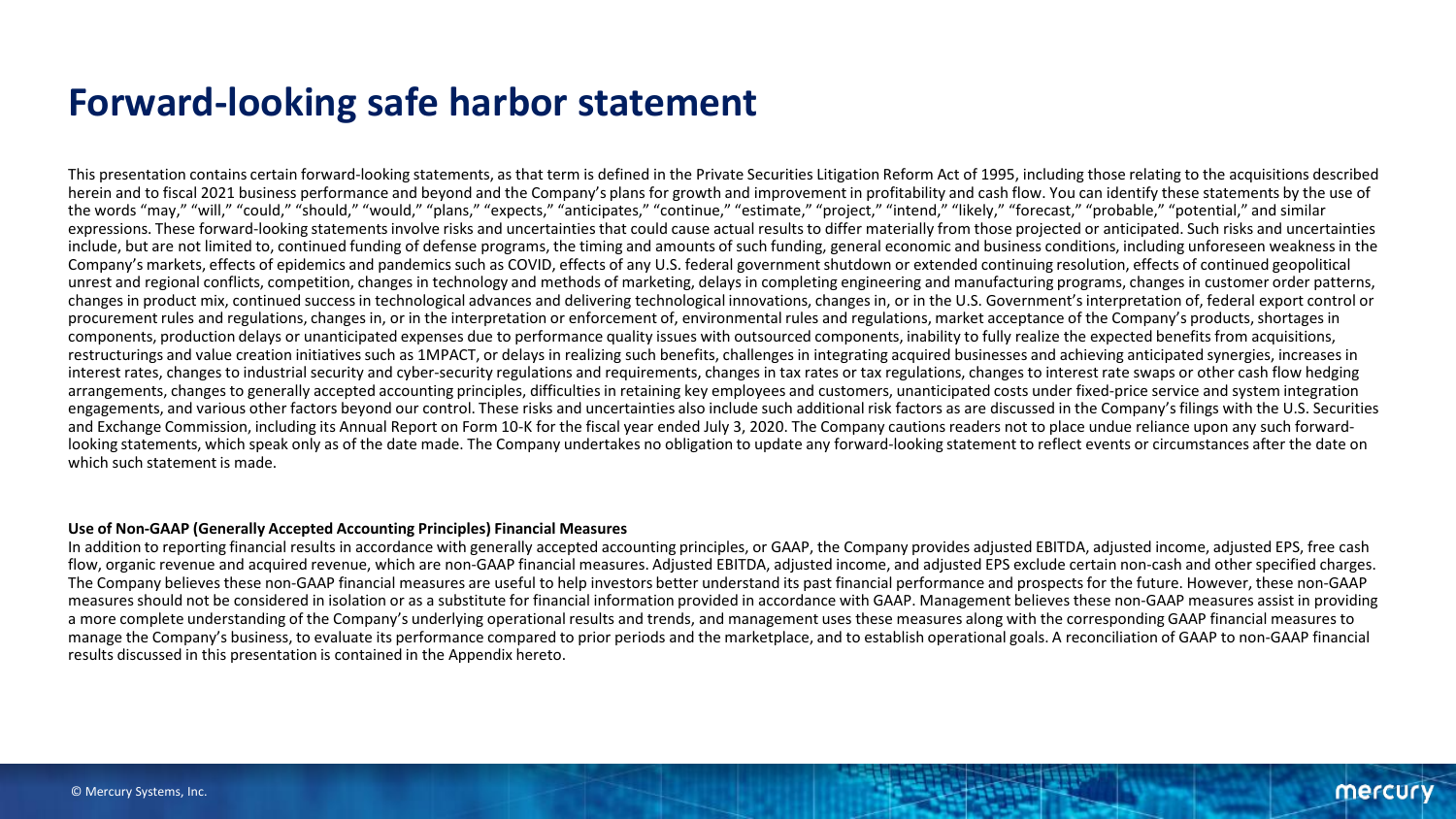### **Mercury Systems at-a-glance**

**Innovation That Matters. By and For People Who Matter.**

Founded in 1981 NASDAQ: **MRCY**

**Transformational business model at the intersection of high tech and defense**

**Making commercial technology profoundly more accessible**

**Our goal is to provide all processing solutions on every system requiring uncompromised computing**

**Deployed on 300+ programs – serving defense Primes and critical infrastructure providers** **Defense industry's highest Glassdoor employee ratings**

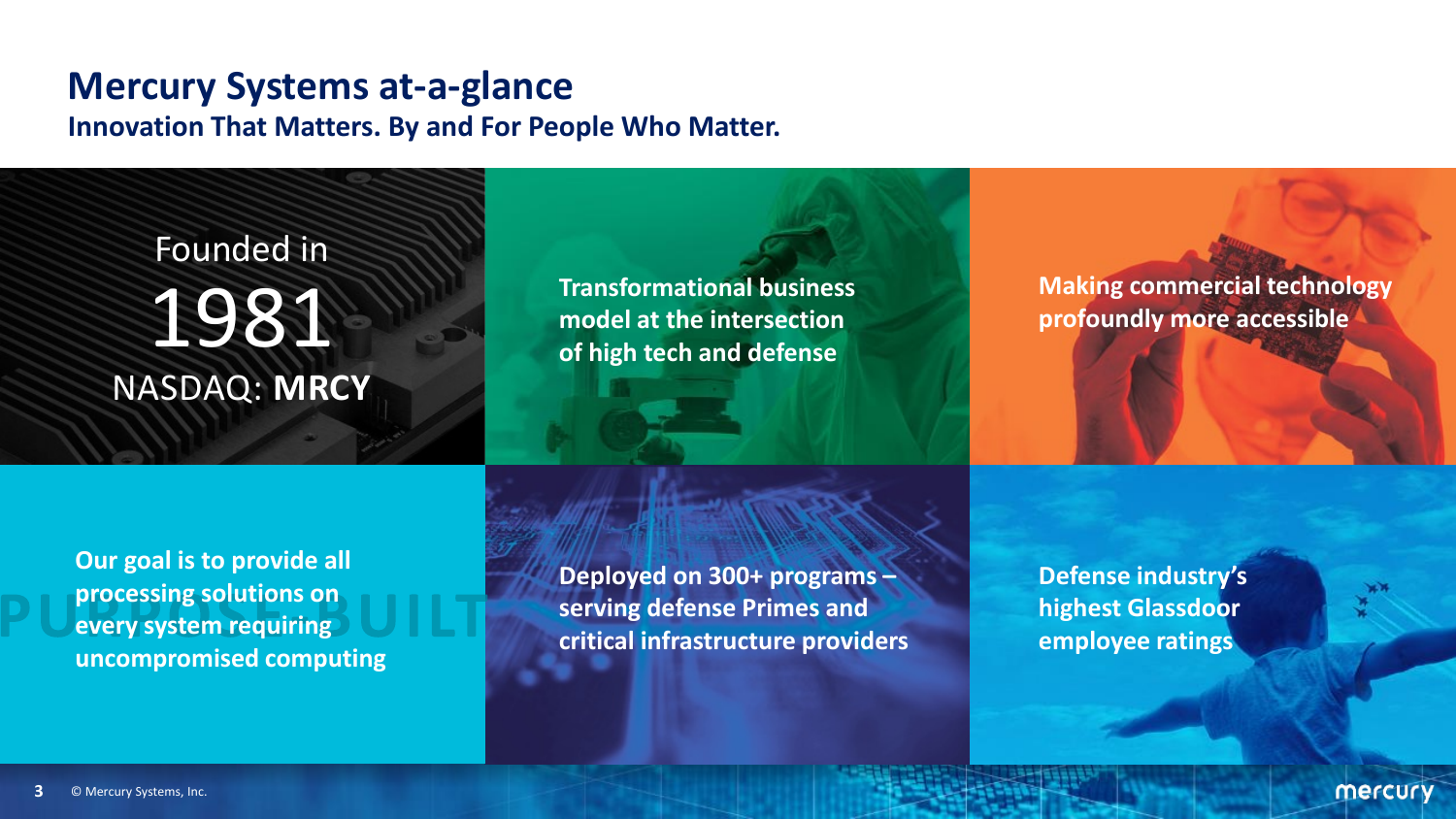### **Mercury Systems by the numbers**

 $~2,400$ 

Number of team members globally, ~30% hold DoD security clearances

25 Global state-of-the-art facilities

35+

Years of tech leadership in the A&D industry

4-5x

Research & development relative investment compared to our industry

## 300+

25+

Installed base: number of A&D programs with Mercury embedded

Prime customers: including virtually all leaders in the A&D industry

# \$924M

FY21 Revenue, 28% CAGR FY16-FY21 ~9.4% avg. organic growth FY16-FY21

# \$202M

FY21 Adj. EBITDA, 22% margin 29% CAGR FY16-FY21



Number of M&A transactions completed since FY14

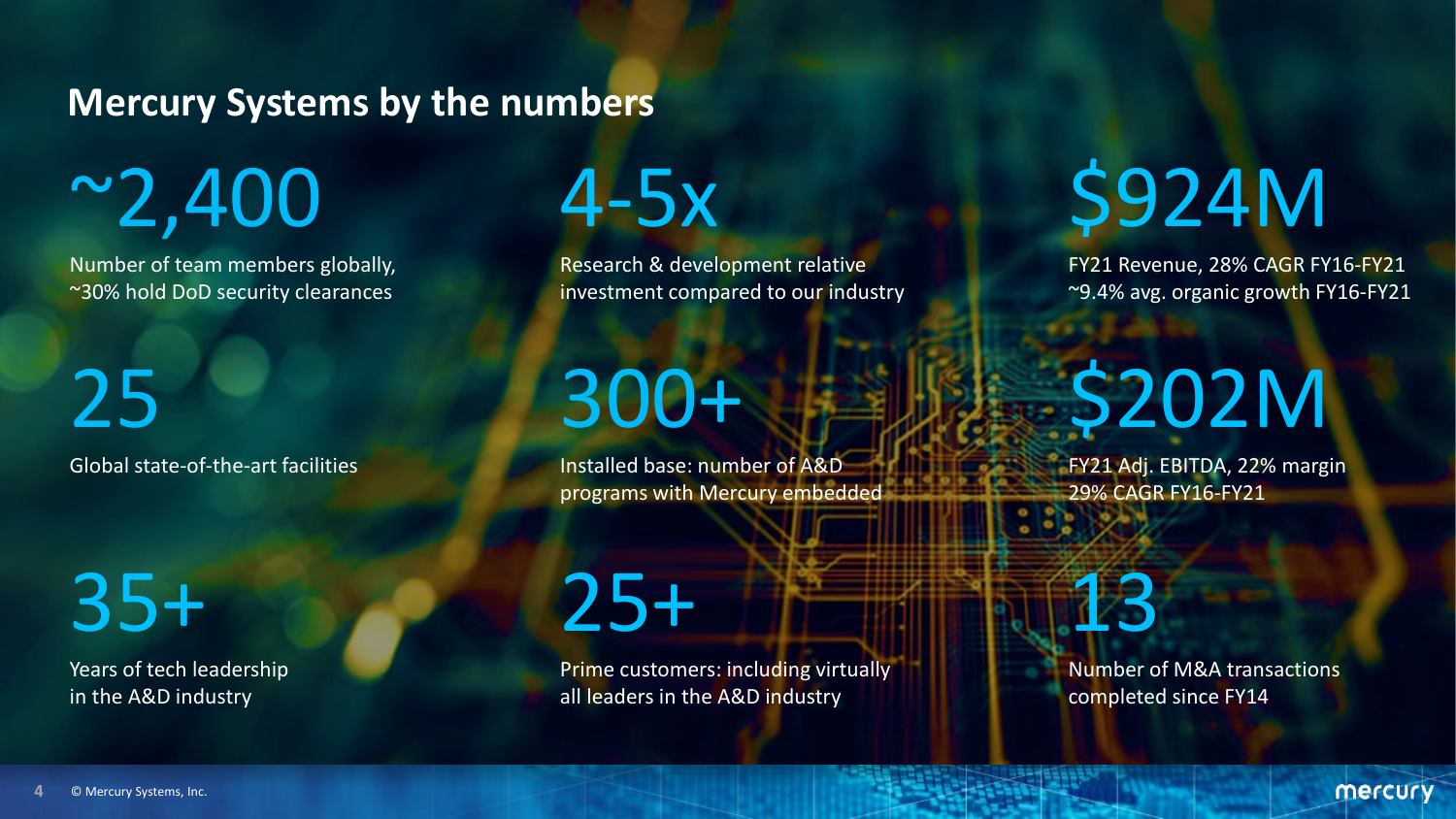### **Mercury's financial profile demonstrates our unique strategy**



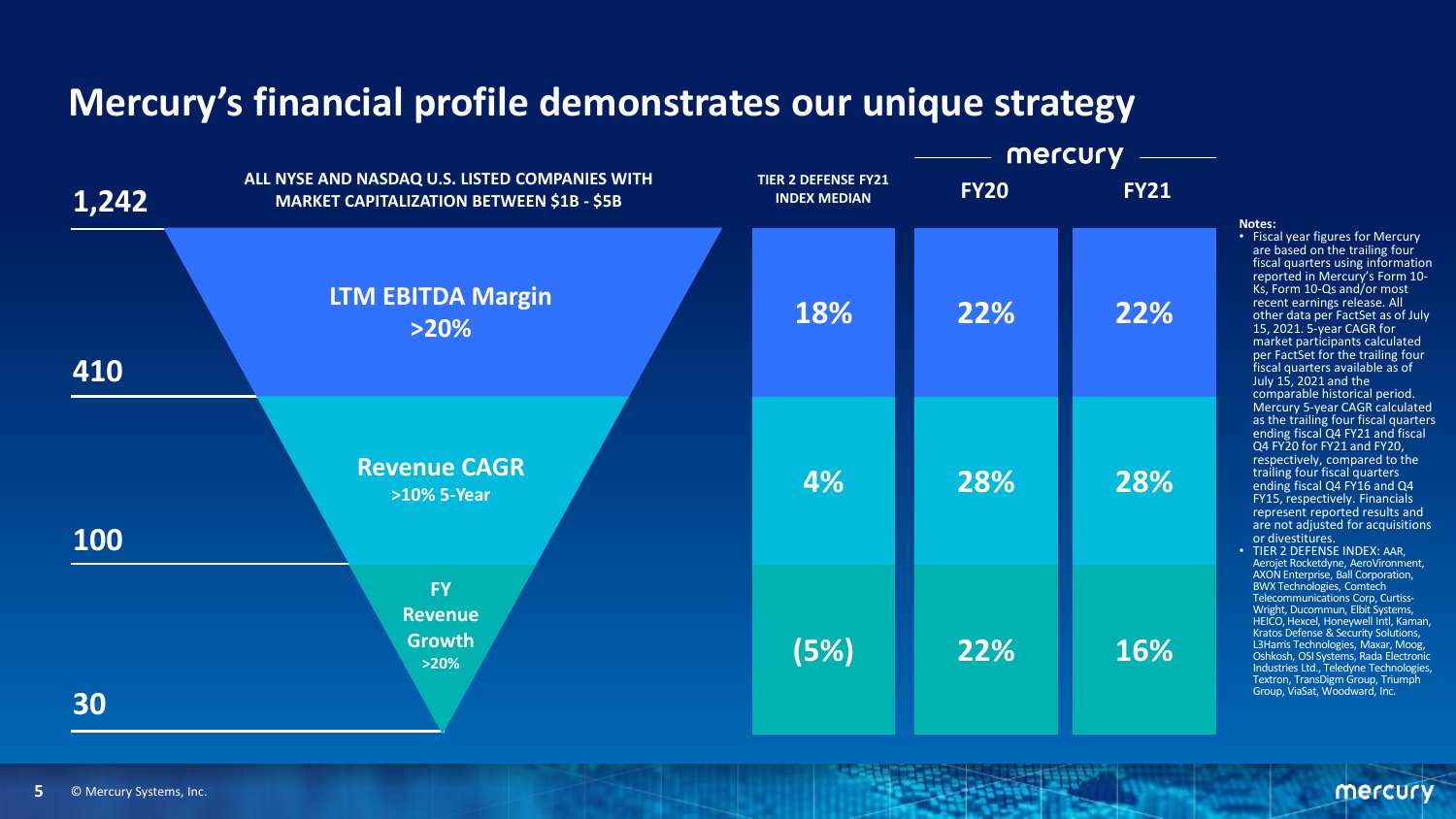### **Investment highlights**

**Innovative growth company at intersection of high tech and defense**

**Focused on large, growing, well-funded addressable markets**

**Proven transformational business model** investing 4-5x defense industry average in R&D

**Benefiting from** outsourcing, supply chain delayering and "re-shoring"

**Low-risk content expansion strategies** delivering above-average organic revenue CAGR

**Successful M&A and integration strategy** targeting new capabilities and market expansion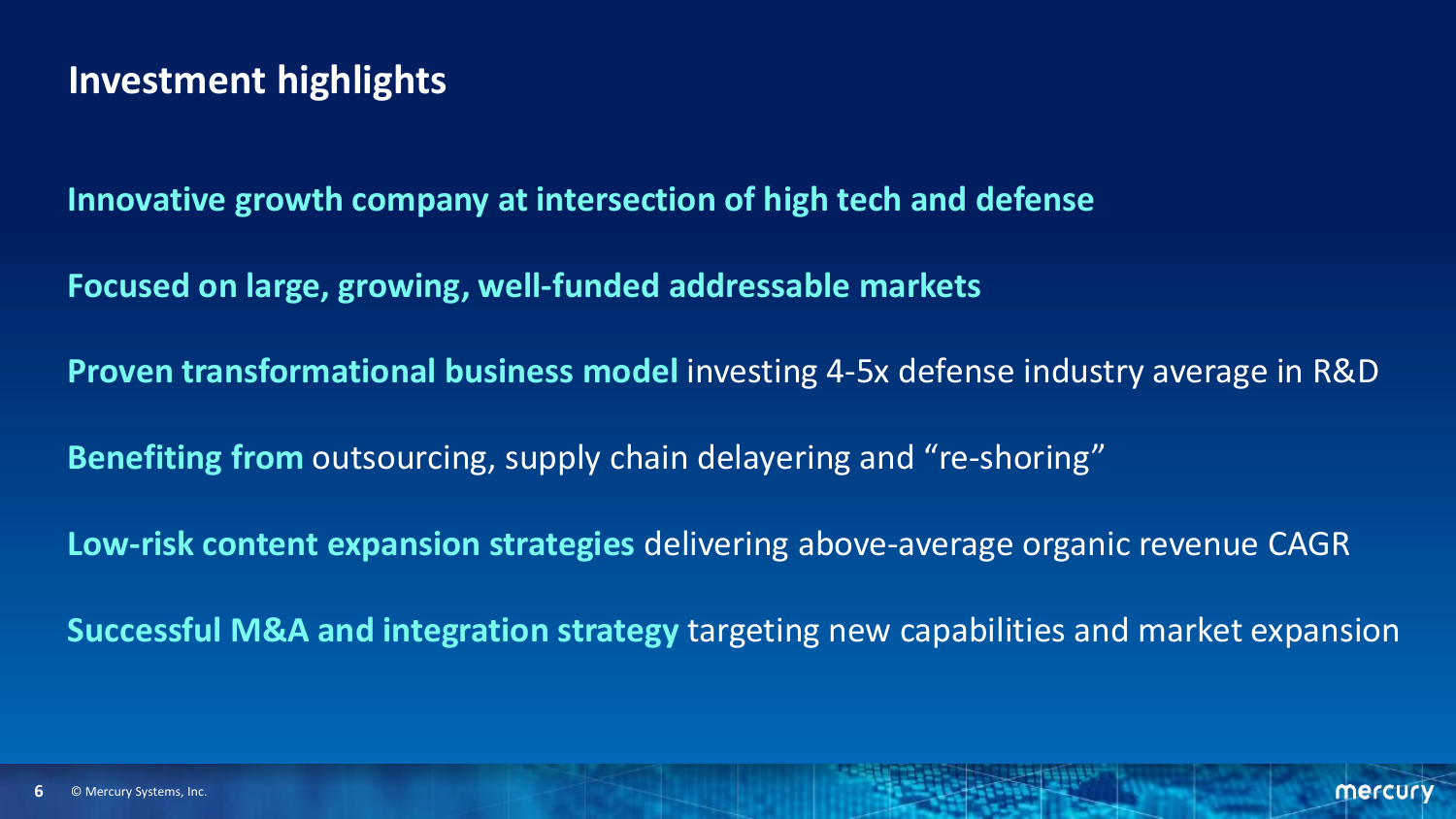#### **1MPACT»: a 3-year effort to achieve our full growth and EBITDA potential**

- Engaged tier 1 consulting firm to do full company assessment
- **Transforming organizational structure and how we do business to scale**
- Anticipate \$22M benefit in FY22 resulting from actions taken in Q4 FY21 & Q1 FY22
- Organizational efficiency and scalability, streamlined procurement, facilities optimization, R&D investment efficiency, capital and asset efficiency, scalable processes and systems
- Expect to realize \$30M-\$50M incremental adjusted EBITDA by FY25
- Selectively reinvesting in people, IT and business systems towards future scalability